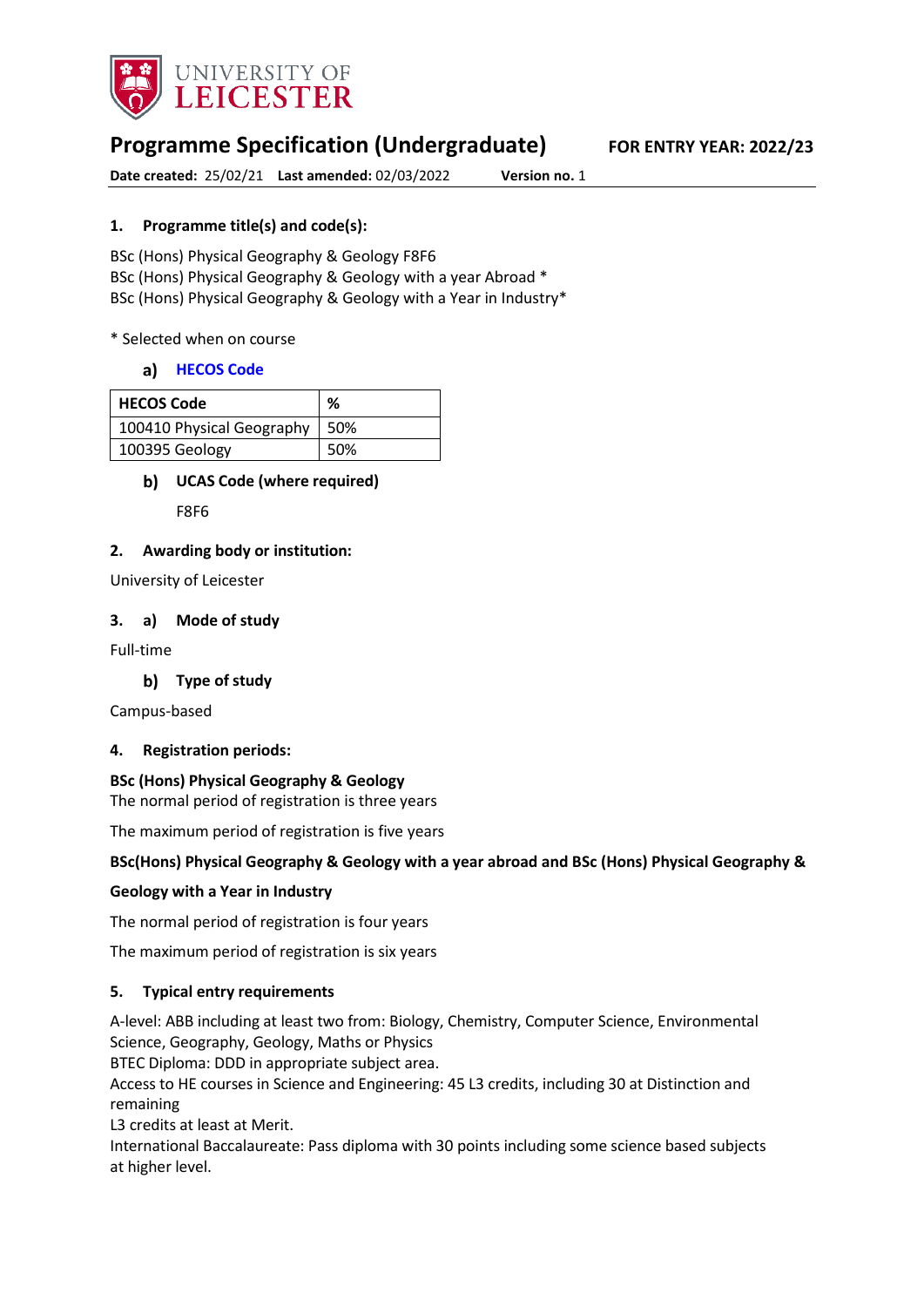For the aims, learning outcomes and application criteria for the GCSA Year Abroad please see <https://le.ac.uk/study/undergraduates/courses/abroad>

## **6. Accreditation of Prior Learning**

APL will not be accepted for exemptions from individual modules, however may be considered for direct entry to year 2, on a case by case and subject to the general provisions of the University APL policy.

## **7. Programme aims**

The BSc in Physical Geography & Geology aims to:

- develop students' knowledge of geological processes, environmental systems and cycles, patterns and processes of environmental change and the subsequent societal issues;
- present a view of planet Earth that provides complementary crossover from the deeptime perspective associated with geology and a contemporary view drawing on a breadth of the many geographical traditions in Physical Geography;
- develop students' abilities to explore varied modes of geographical and geological theories, techniques and concepts to analyse and explain the modern, and past, world;
- ensure that students benefit from an extensive programme of work in the field, developing fundamental geological and geographical knowledge through observation and critical analysis as well as developing personal and character skills;
- equip students with transferable and subject-specific skills necessary for a career in the geographical and geological sciences, other science based industries, education, and for training at management levels in other professions;
- stimulate students to develop a wide range of independent and team skills;
- provide students, via the curriculum and research expertise of staff, with the intellectual development and stimulus for research and further study at a post-graduate level;
- enthuse and motivate all students to achieve their full potential in their degree course.

For the 'with a year abroad' variant only, these additional programme aims apply:

- Develop enhanced employability skills
- Experience living and learning in a different cultural environment
- Develop Global Citizenship competencies
- Build new social, academic and professional international networks

For the with industry variant only, these additional programme aims apply:

- Prepare students for career and training opportunities which relates to their degree in both the private and public sectors, and voluntary organisations.
- Construct effective applications for placement opportunities.
- Provide students the opportunity to recognise suitable plans for transitioning into the workplace.

### **8. Reference points used to inform the programme specification**

- QAA Benchmarking Statement
- Framework for Higher Education Qualifications (FHEQ)
- UK Quality Code for Higher Education
- University Learnin[g Strategy](https://www2.le.ac.uk/offices/sas2/quality/learnteach)
- **[University Assessment Strategy](https://www2.le.ac.uk/offices/sas2/quality/learnteach)**
- University of Leicester Periodic Developmental Review Report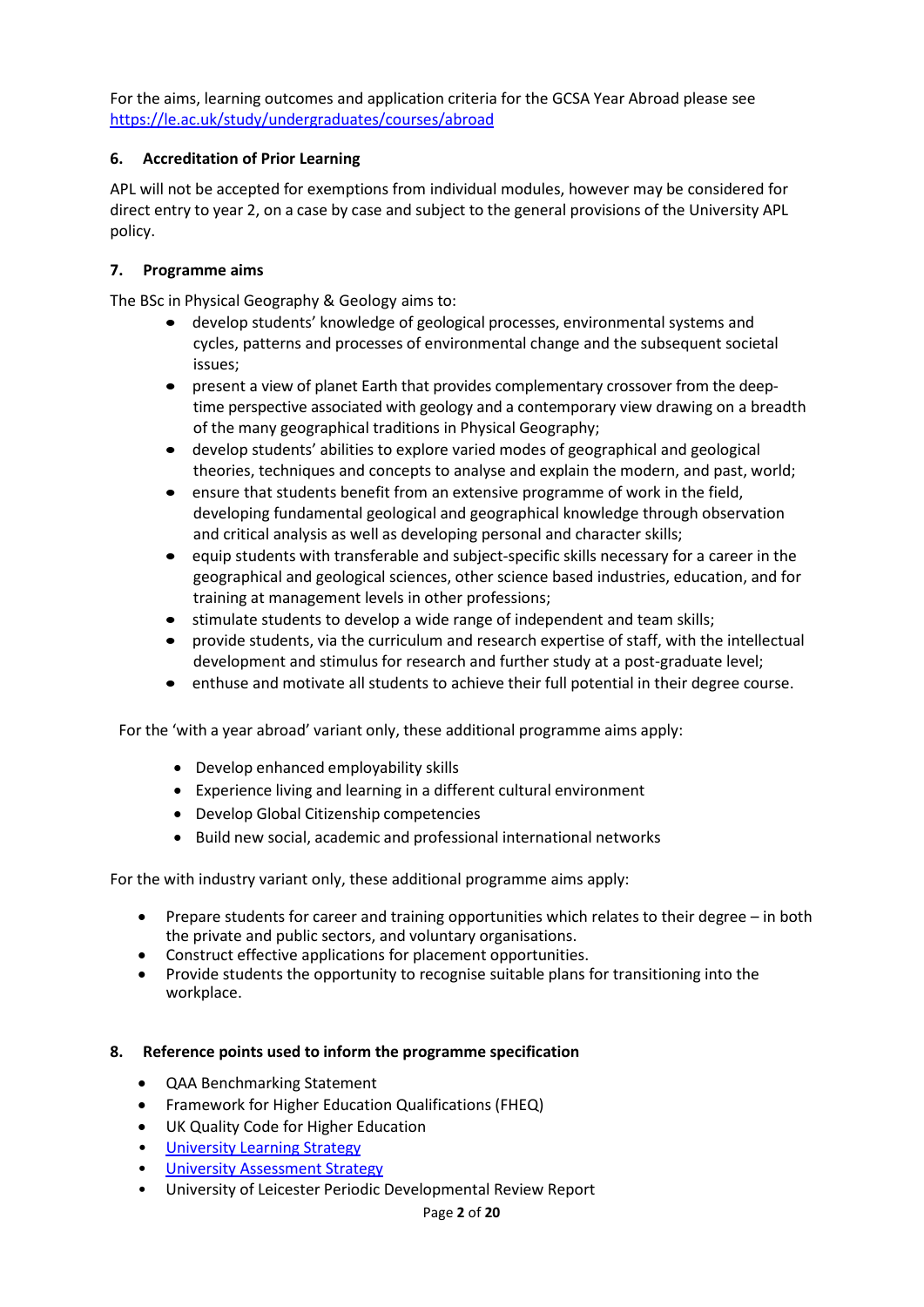- External Examiners' reports (annual)
- United Nations Education for Sustainable Development Goals
- Student Destinations Data

## **9. Programme Outcomes**

Unless otherwise stated, programme outcomes apply to all awards specified in 1. Programme title(s).

## **Discipline specific knowledge and competencies**

i) Mastery of an appropriate body of knowledge

| <b>Intended Learning</b><br><b>Outcomes</b>                                                                                                                                                                                                              | <b>Teaching and Learning Methods</b>                                                                                                                                         | <b>How Demonstrated?</b>                                                                                                                                                 |
|----------------------------------------------------------------------------------------------------------------------------------------------------------------------------------------------------------------------------------------------------------|------------------------------------------------------------------------------------------------------------------------------------------------------------------------------|--------------------------------------------------------------------------------------------------------------------------------------------------------------------------|
| Discuss and explain an<br>appropriate body of<br>geographical & geological<br>knowledge including<br>patterns and processes of<br>environmental systems and<br>cycles; environmental<br>change; structure,<br>composition and evolution of<br>the Earth. | Lectures, tutorials, seminars,<br>laboratory based practicals,<br>directed readings, independent<br>research, student centered<br>learning, presentations and<br>discussion. | Essays, essay-based<br>examinations, dissertations,<br>presentations, practical reports,<br>Multiple choice tests, problem-<br>based exercises, field & lab<br>notebooks |

| ii) | Understanding and application of key concepts and techniques |  |  |  |
|-----|--------------------------------------------------------------|--|--|--|
|-----|--------------------------------------------------------------|--|--|--|

| <b>Intended Learning</b><br><b>Outcomes</b>                                                                                    | <b>Teaching and Learning Methods</b>                                                                                                    | <b>How Demonstrated?</b>                                                                                                                                                   |
|--------------------------------------------------------------------------------------------------------------------------------|-----------------------------------------------------------------------------------------------------------------------------------------|----------------------------------------------------------------------------------------------------------------------------------------------------------------------------|
| Demonstrate a competence<br>in the varied methods of<br>interpreting the physical<br>environment.                              | Lectures, tutorials, seminars,<br>directed reading, independent<br>research, computer practicals,<br>group learning.                    | Essays, essay-based<br>examinations, dissertations,<br>presentations, contributions to<br>discussion, practical reports,<br>objective testing, problem based<br>exercises. |
| Recognise and describe the<br>ways in which physical &<br>environmental processes<br>lead to the distinctiveness of<br>places. | Tutorials, seminars, directed<br>reading, independent research,<br>computer practicals, laboratory<br>based practicals, group learning. | Essays, essay-based<br>examinations, dissertations,<br>presentations, contributions to<br>discussion, practical reports,<br>objective testing, problem based<br>exercises. |
| Describe, identify and<br>interpret a range of<br>geological materials in the<br>laboratory and the field                      | Practicals, fieldwork                                                                                                                   | Reports, Practical exam<br>questions, coursework, field<br>notebooks and maps                                                                                              |
| Select and apply geological<br>and/or geographical<br>knowledge and data for<br>modelling purposes                             | Practicals, fieldwork,<br>independent research                                                                                          | Reports, Presentations<br><b>Dissertations</b>                                                                                                                             |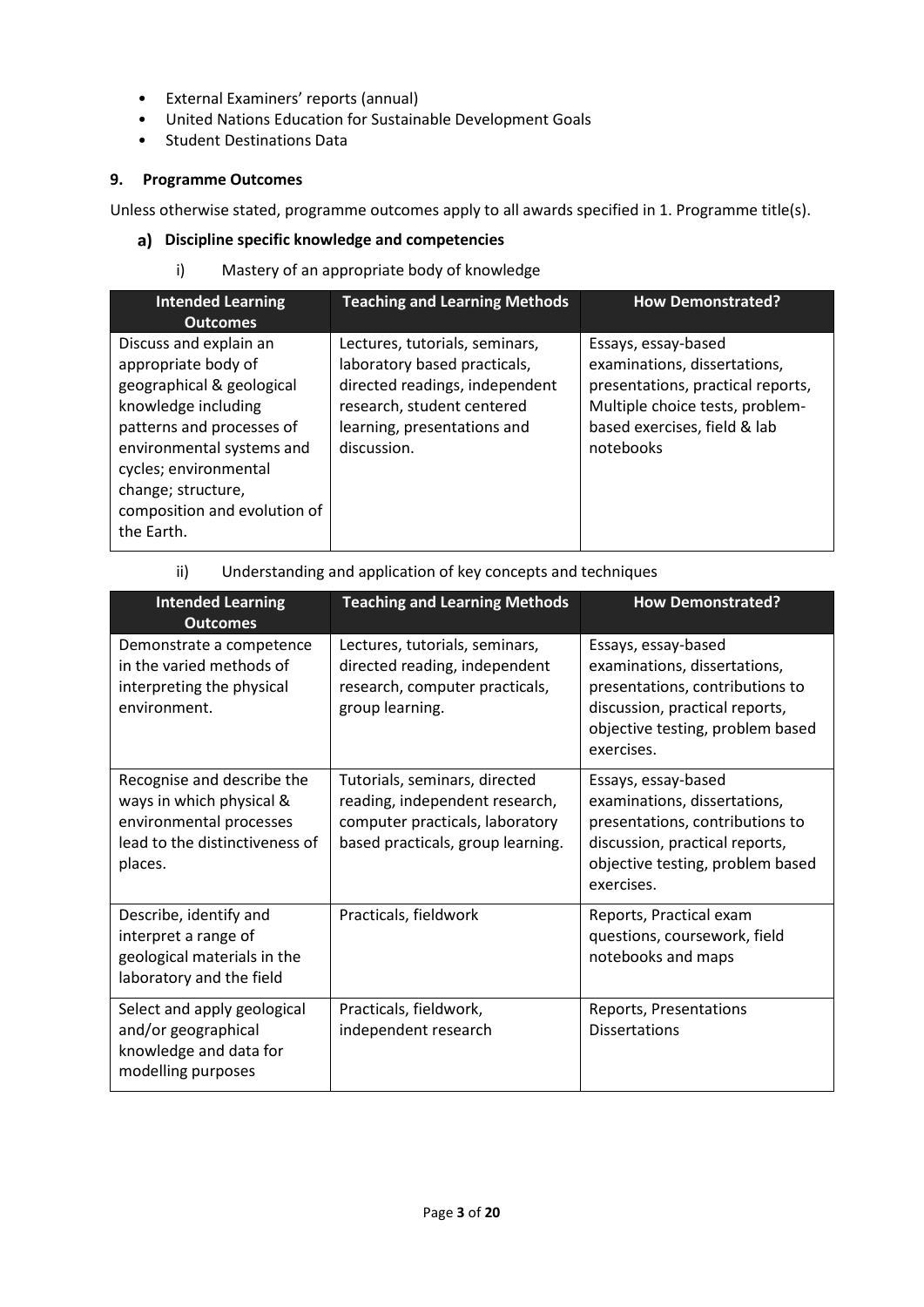iii) Critical analysis of key issues

| <b>Intended Learning</b><br><b>Outcomes</b>                                                                                                                | <b>Teaching and Learning Methods</b>                                                                                 | <b>How Demonstrated?</b>                                                                                                                                                   |
|------------------------------------------------------------------------------------------------------------------------------------------------------------|----------------------------------------------------------------------------------------------------------------------|----------------------------------------------------------------------------------------------------------------------------------------------------------------------------|
| Critical evaluation of the<br>theoretical, philosophical<br>and methodological<br>perspectives and tools<br>employed in physical<br>geography and geology. | Lectures, tutorials, seminars,<br>directed reading, independent<br>research, computer practicals,<br>group learning. | Essays, essay-based<br>examinations, dissertations,<br>presentations, contributions to<br>discussion, practical reports,<br>objective testing, problem based<br>exercises. |
| Critical reflection on<br>research observations<br>presented in the literature<br>and own empirical research                                               | Tutorials, seminars, directed<br>reading, independent research,<br>computer practicals, group<br>learning            | Essays, essay-based<br>examinations, dissertations,<br>presentations, contributions to<br>discussion, practical reports,<br>objective testing, problem based<br>exercises. |
| Evaluate how geographical<br>and geological knowledge<br>can be used to assess current<br>day challenges (e.g. climate<br>change; water resources)         | Tutorials, seminars, directed<br>reading, independent research,<br>computer practicals, group<br>learning            | Essays, essay-based<br>examinations, dissertations,<br>presentations, contributions to<br>discussion, practical reports,<br>objective testing, problem based<br>exercises. |

iv) Clear and concise presentation of material

| <b>Intended Learning</b><br><b>Outcomes</b>                                                                                                                                                       | <b>Teaching and Learning Methods</b>                                                  | <b>How Demonstrated?</b>                                                                                                                                                                                    |
|---------------------------------------------------------------------------------------------------------------------------------------------------------------------------------------------------|---------------------------------------------------------------------------------------|-------------------------------------------------------------------------------------------------------------------------------------------------------------------------------------------------------------|
| Use a variety of<br>geographical, geological, and<br>general methods to<br>synthesise and interpret<br>results to effectively<br>communicate information to<br>a range of different<br>audiences. | Tutorials, seminars, independent<br>research, computer practicals,<br>group learning. | Writing tasks, design, mapping<br>and visualization tasks (e.g.<br>posters, magazines),<br>contributions to discussion,<br>dissertations (presentation of<br>independent research),<br>presentation skills. |

## v) Critical appraisal of evidence with appropriate insight

| <b>Intended Learning</b><br><b>Outcomes</b>                                                                                                     | <b>Teaching and Learning Methods</b>                                                                       | <b>How Demonstrated?</b>                                                                                                                                                                            |
|-------------------------------------------------------------------------------------------------------------------------------------------------|------------------------------------------------------------------------------------------------------------|-----------------------------------------------------------------------------------------------------------------------------------------------------------------------------------------------------|
| Formulate appropriate<br>questions for<br>geographical/geological<br>inquiry, and gather and<br>utilise suitable evidence in<br>answering them. | Tutorials, seminars, directed<br>reading, independent research,<br>computer practicals, group<br>learning. | Writing tasks, design, mapping<br>and visualization tasks,<br>contributions to discussion,<br>dissertation design, dissertations<br>(presentation of independent<br>research), presentation skills. |
| Read, analyse and reflect<br>critically and contextually on<br>geographical & geological<br>texts and other source<br>materials.                | Tutorials, seminars, directed<br>reading, independent research,<br>computer practicals, group<br>learning. | Writing tasks, design, mapping<br>and visualization tasks,<br>contributions to discussion,<br>dissertation design, dissertations<br>(presentation of independent<br>research), presentation skills. |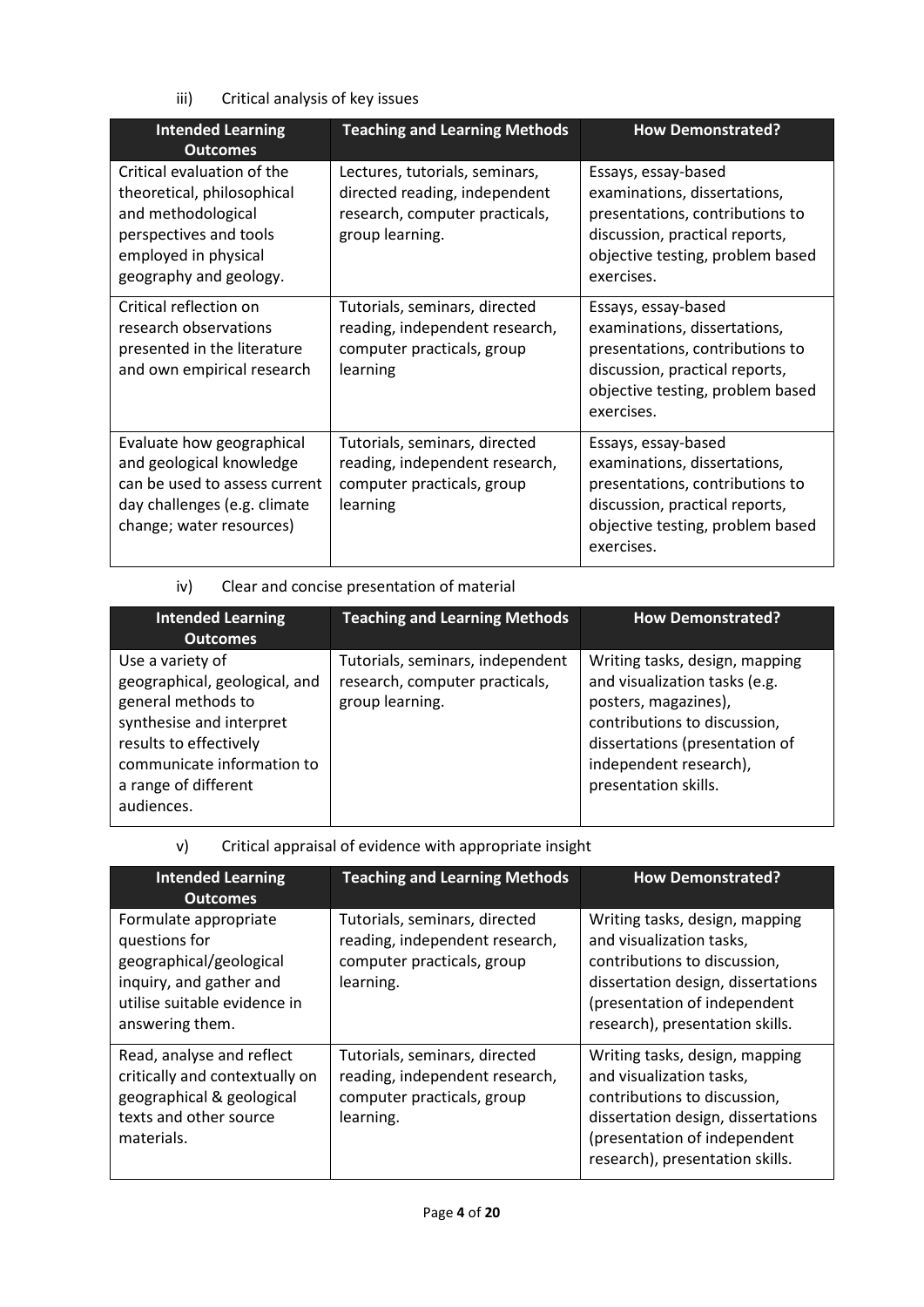vi) Other discipline specific competencies

| <b>Intended Learning</b><br><b>Outcomes</b>                                                                                                                           | <b>Teaching and Learning Methods</b>                                                                                        | <b>How Demonstrated?</b>                                                                              |
|-----------------------------------------------------------------------------------------------------------------------------------------------------------------------|-----------------------------------------------------------------------------------------------------------------------------|-------------------------------------------------------------------------------------------------------|
| Conduct an independent<br>piece of geographical<br>/geological research from<br>problem formulation to<br>evidence collection, result<br>presentation and discussion. | Independent research                                                                                                        | Dissertation (including 2nd year<br>research design)                                                  |
| Use specialised techniques<br>and approaches for the<br>collection, interpretation and<br>explanation of<br>geographical/geological<br>processes and information.     | Dissertations; group and<br>independent research. Field<br>courses, computer practicals,<br>laboratory practicals, lectures | Field reports, group and<br>independent research;<br>dissertations; tutorials;<br>laboratory reports. |
| Develop responsibility for<br>the immediate working<br>environment (e.g. laboratory<br>or field) and identify safe<br>working practice.                               | Field courses, laboratory<br>practicals,                                                                                    | Field and lab reports, group and<br>independent research;<br>dissertations;                           |

## **Transferable skills**

i) Oral communication

| <b>Intended Learning</b>                                                                             | <b>Teaching and Learning Methods</b> | <b>How Demonstrated?</b>                                                |
|------------------------------------------------------------------------------------------------------|--------------------------------------|-------------------------------------------------------------------------|
| <b>Outcomes</b>                                                                                      |                                      |                                                                         |
| Demonstrate clear, fluent<br>and coherent oral<br>expressions of geographical<br>/geological issues. | Seminars, tutorials, field courses.  | Seminar and tutorial<br>presentations, contributions to<br>discussions. |
| Participate effectively in<br>group discussions of<br>geographical / geological<br>issues.           | Seminars, tutorials, field courses.  | Seminar and tutorial<br>presentations, contributions to<br>discussions. |

ii) Written communication

| <b>Intended Learning</b>                                                                                                                | <b>Teaching and Learning Methods</b>   | <b>How Demonstrated?</b>                                                  |
|-----------------------------------------------------------------------------------------------------------------------------------------|----------------------------------------|---------------------------------------------------------------------------|
| <b>Outcomes</b>                                                                                                                         |                                        |                                                                           |
| Communicate effectively and<br>appropriately in a variety of<br>written formats, including<br>essays, reports, projects and<br>posters. | Seminars, tutorials, group<br>working. | Essays, essay-based<br>examinations, dissertations,<br>practical reports. |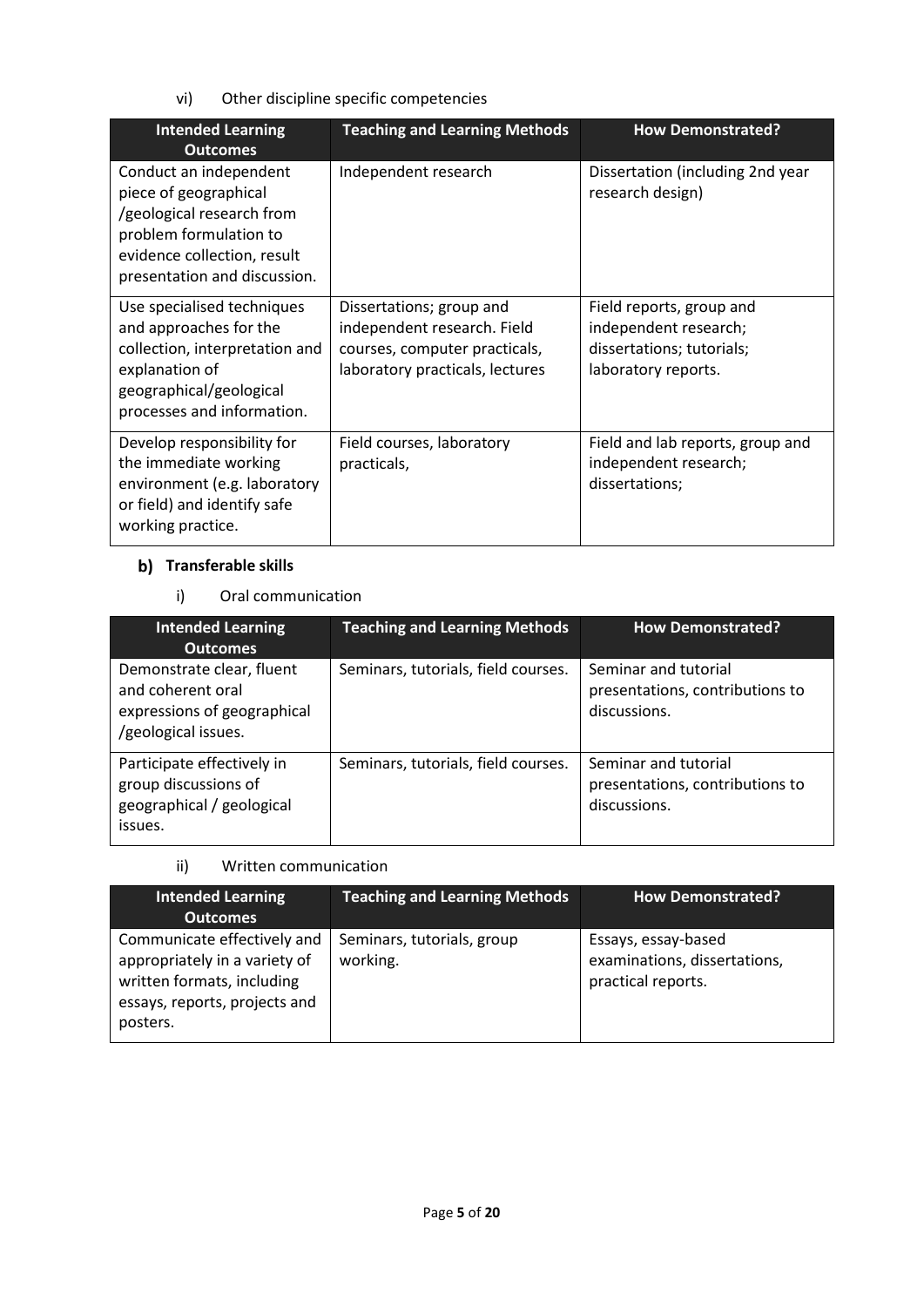## iii) Information technology

| <b>Intended Learning</b><br><b>Outcomes</b>                                                                                                                                             | <b>Teaching and Learning Methods</b>                                            | <b>How Demonstrated?</b>                                                                                                             |
|-----------------------------------------------------------------------------------------------------------------------------------------------------------------------------------------|---------------------------------------------------------------------------------|--------------------------------------------------------------------------------------------------------------------------------------|
| Select and use appropriate<br>information technology tools<br>to explore and analyse<br>geographical/geological<br>concepts, information and<br>data.                                   | Induction programme, computer<br>practical classes and<br>independent research. | Computer-based exercises.<br>Independent research,<br>dissertation, problem solving<br>exercises, essays, posters, group<br>reports. |
| Use IT to effectively support<br>geographical / geological<br>studies, including the use of<br>IT for bibliographic research,<br>and written and visual<br>presentation of information. | Computer practical classes,<br>group and independent research.                  | Computer-based exercises.<br>Independent research,<br>dissertation, problem solving<br>exercises, essays, posters, group<br>reports. |

## iv) Numeracy

| <b>Intended Learning</b><br><b>Outcomes</b>                                                                             | <b>Teaching and Learning Methods</b>                          | <b>How Demonstrated?</b>                            |
|-------------------------------------------------------------------------------------------------------------------------|---------------------------------------------------------------|-----------------------------------------------------|
| Use statistical and graphic<br>techniques to explore,<br>analyse and visualise<br>geographical /geological<br>concepts. | Lectures; computer practical<br>classes, independent research | Computer-based exercises.<br>Reports, dissertation, |

## v) Team working

| <b>Intended Learning</b><br><b>Outcomes</b>                                                                       | <b>Teaching and Learning Methods</b>                         | <b>How Demonstrated?</b>                                                         |
|-------------------------------------------------------------------------------------------------------------------|--------------------------------------------------------------|----------------------------------------------------------------------------------|
| Organize and work<br>effectively within a team and<br>reflect and evaluate<br>performance of self and of<br>team. | Tutorials, seminars, team<br>problem solving, field courses. | Seminar and tutorial working,<br>problem solving exercises, group<br>assessment. |

# vi) Problem solving

| <b>Intended Learning</b><br><b>Outcomes</b>                        | <b>Teaching and Learning Methods</b>                         | <b>How Demonstrated?</b>                                                                                             |  |
|--------------------------------------------------------------------|--------------------------------------------------------------|----------------------------------------------------------------------------------------------------------------------|--|
| Solve numerical, spatial,<br>temporal and geometrical<br>problems. | Tutorials, seminars, team<br>problem solving, field courses. | Computer-based exercises.<br>Independent research,<br>dissertation, problem solving<br>exercises, practical reports. |  |
| Solve problems with<br>incomplete or contradictory<br>information  | Tutorials, seminars, team<br>problem solving, field courses. | Computer-based exercises.<br>Independent research,<br>dissertation, problem solving<br>exercises, practical reports. |  |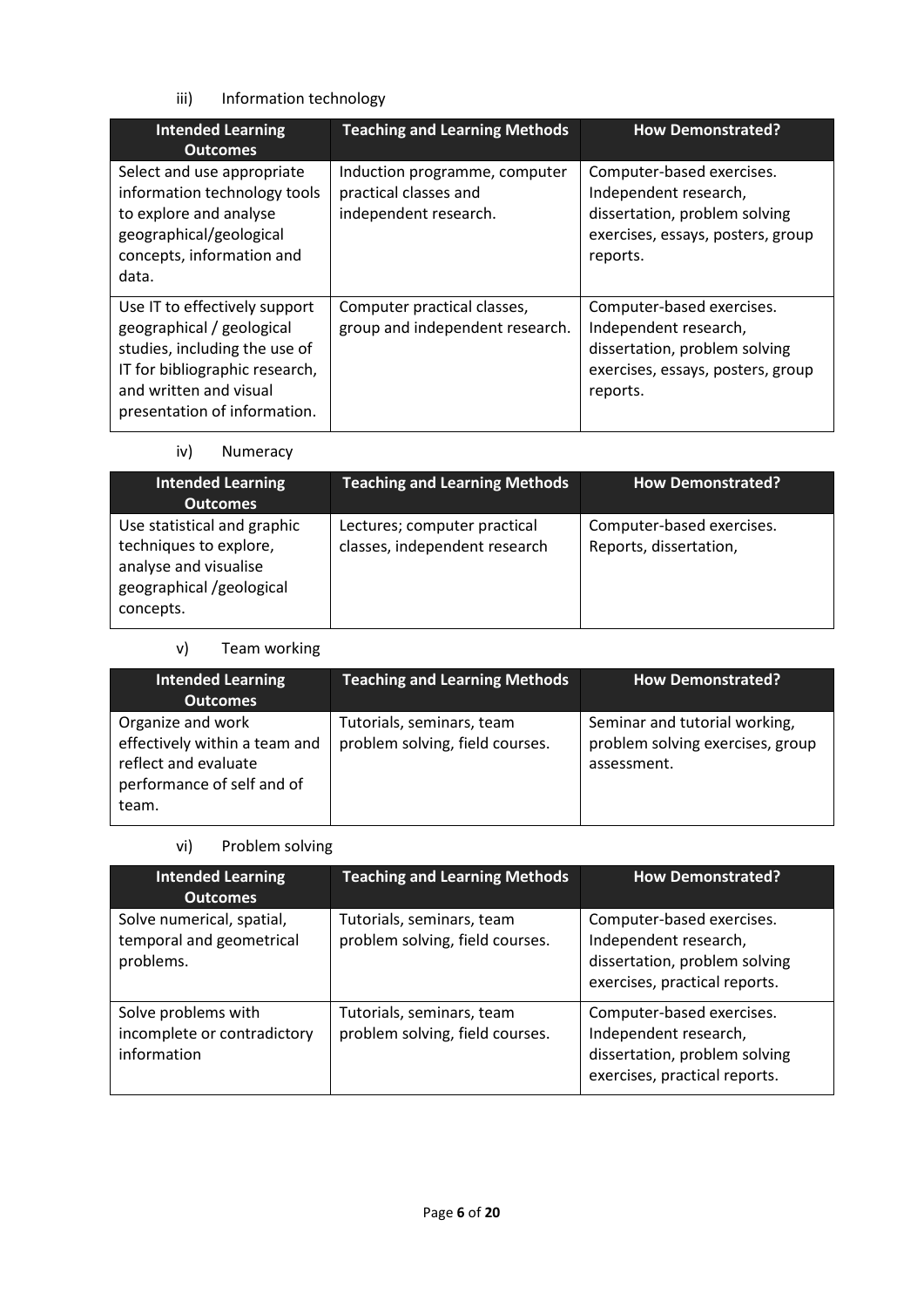## vii) Information handling

| <b>Intended Learning</b><br><b>Outcomes</b>                                                                                            | <b>Teaching and Learning Methods</b>                                                                                            | <b>How Demonstrated?</b>                                                                                                                                  |  |
|----------------------------------------------------------------------------------------------------------------------------------------|---------------------------------------------------------------------------------------------------------------------------------|-----------------------------------------------------------------------------------------------------------------------------------------------------------|--|
| Gather, retrieve and<br>manipulate<br>geographical/geological<br>evidence and information<br>relevant to solving specific<br>problems. | Tutorials, seminars, directed<br>reading, independent research,<br>computer practicals, team<br>problem solving, field courses. | Essays, essay-based<br>examinations, dissertations,<br>practical reports, seminar and<br>tutorial working, problem solving<br>exercises, group assessment |  |
| Analyse information from a<br>variety of sources to develop<br>and construct arguments<br>and interpretations.                         | Tutorials, seminars, directed<br>reading, independent research,<br>computer practicals, team<br>problem solving, field courses. | Essays, essay-based<br>examinations, dissertations,<br>practical reports, seminar and<br>tutorial working, problem solving<br>exercises, group assessment |  |

viii) Skills for lifelong learning

| <b>Intended Learning</b><br><b>Outcomes</b>                                                                                    | <b>Teaching and Learning Methods</b>                                                                 | <b>How Demonstrated?</b>                                                                     |  |
|--------------------------------------------------------------------------------------------------------------------------------|------------------------------------------------------------------------------------------------------|----------------------------------------------------------------------------------------------|--|
| Demonstrate intellectual<br>development and<br>independence.                                                                   | All of the above particularly,<br>independent research and<br>seminar presentations                  | All of the above, particularly,<br>dissertations, seminars, essays,<br>independent research. |  |
| Reflect upon own learning<br>and use personal<br>development planning to<br>plan personal, academic and<br>career development. | All of the above, particularly<br>tutorials, Personal and<br><b>Development Planning</b><br>writing. | Discussions with personal and<br>other tutors; Curriculum vitae                              |  |
| Manage time effectively to<br>meet targets and deadlines.                                                                      | All of the above, particularly<br>independent research and self-<br>directed study.                  | All of the above, particularly,<br>dissertations, seminars, essays,<br>independent research. |  |

# **For Year in Industry students (only)**

| <b>Intended Learning Outcomes</b>                                                            | <b>Teaching and Learning Methods</b>                                                                                                                                                                                               | <b>How Demonstrated</b>                                             |
|----------------------------------------------------------------------------------------------|------------------------------------------------------------------------------------------------------------------------------------------------------------------------------------------------------------------------------------|---------------------------------------------------------------------|
| Placement Preparation 1 and 2                                                                |                                                                                                                                                                                                                                    |                                                                     |
| Select appropriate<br>1.<br>resources for<br>researching/securing<br>placement opportunities | Students are provided with<br>dedicated and timetabled<br>sessions to prepare to search and<br>secure a year in industry.<br>Problem solving classes,<br>Masterclasses, Career<br>development programmes,<br>Independent research. | Formative module feedback<br>through session tasks and<br>exercises |
| 2. Explain the process for<br>applying for and securing<br>a relevant placement              | Students are provided with<br>dedicated and timetabled<br>sessions to prepare to search and<br>secure a year in industry.                                                                                                          | Formative module feedback<br>through session tasks and<br>exercises |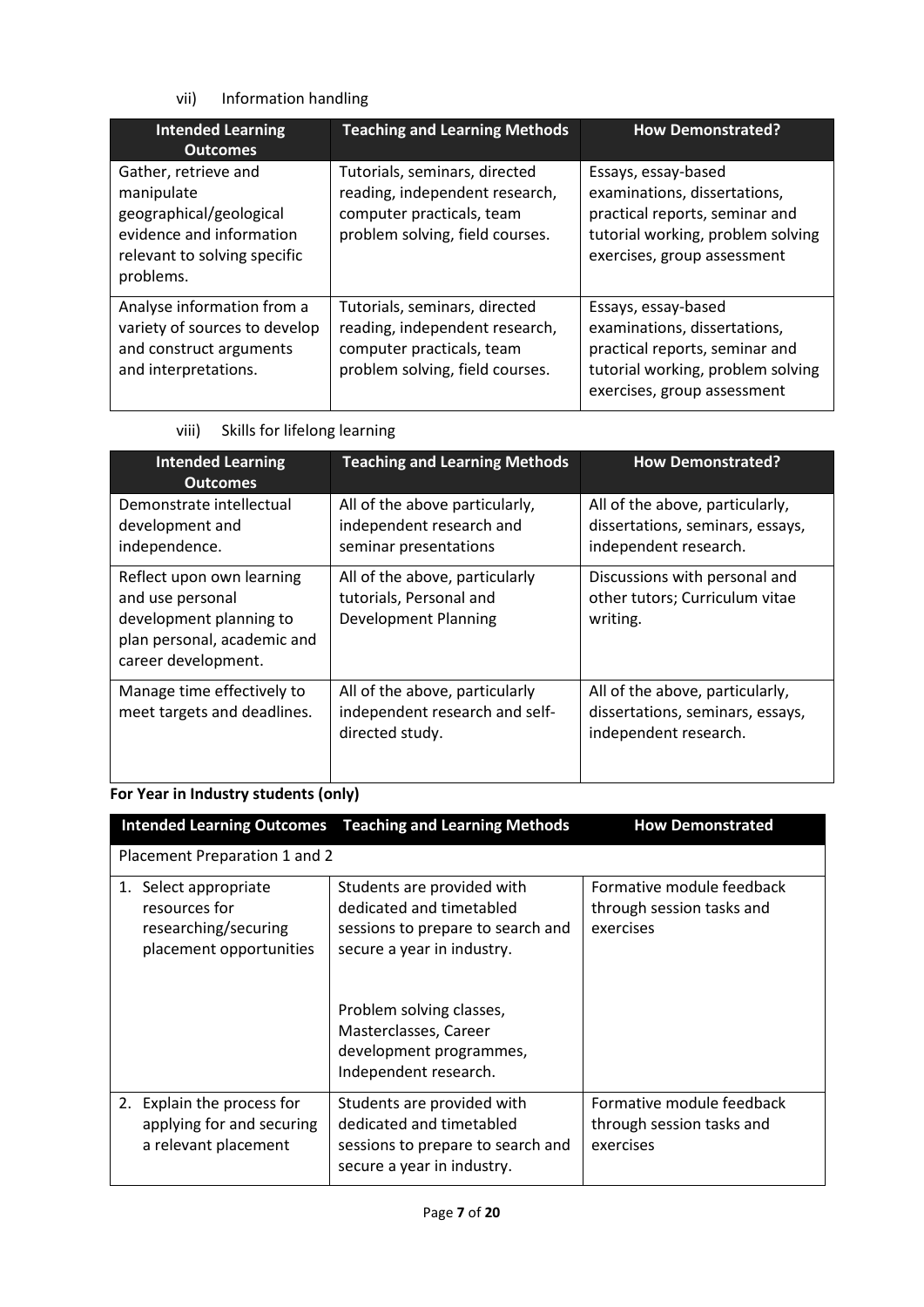|                                                                                                                                                                                                   | Problem solving classes,<br>Masterclasses, Career<br>development programmes,<br>Independent research.                                                 |                                                                                                                                                                                                               |
|---------------------------------------------------------------------------------------------------------------------------------------------------------------------------------------------------|-------------------------------------------------------------------------------------------------------------------------------------------------------|---------------------------------------------------------------------------------------------------------------------------------------------------------------------------------------------------------------|
| 3. Construct effective<br>applications for<br>placement opportunities                                                                                                                             | Students are provided with<br>dedicated and timetabled<br>sessions to prepare to search and<br>secure a year in industry.<br>Problem solving classes, | Formative module feedback<br>through session tasks and<br>exercises                                                                                                                                           |
|                                                                                                                                                                                                   | Masterclasses, Career<br>development programmes,<br>Independent research.                                                                             |                                                                                                                                                                                                               |
| 4. Recognise suitable plans<br>Students are provided with<br>dedicated and timetabled<br>for transitioning into a<br>placement<br>sessions to prepare to search and<br>secure a year in industry. |                                                                                                                                                       | Formative module feedback<br>through session tasks and<br>exercises                                                                                                                                           |
|                                                                                                                                                                                                   | Problem solving classes,<br>Masterclasses, Career<br>development programmes,<br>Independent research.                                                 |                                                                                                                                                                                                               |
| On Placement                                                                                                                                                                                      |                                                                                                                                                       |                                                                                                                                                                                                               |
| 1. Apply the theoretical and                                                                                                                                                                      | Students undertake a minimum                                                                                                                          | <b>Completion of Monthly</b>                                                                                                                                                                                  |
| practical aspects of the<br>material studied at the<br>University and<br>demonstrate the<br>personal and professional<br>skills necessary for your                                                | of 9 months experience in the<br>workplace.<br>Project supervision, independent<br>research                                                           | Reflective Journals to record<br>skills development, major<br>achievements, key areas of<br>work, learning points and<br>challenges overcome.                                                                 |
| role within the<br>organisation.                                                                                                                                                                  |                                                                                                                                                       | Assessed by a Placement<br>Portfolio, comprising of a<br>Reflective Summary,<br>Professional Development Plan,<br>and Updated CV (excluded from<br>word count) to formally assess<br>on a pass or fail basis. |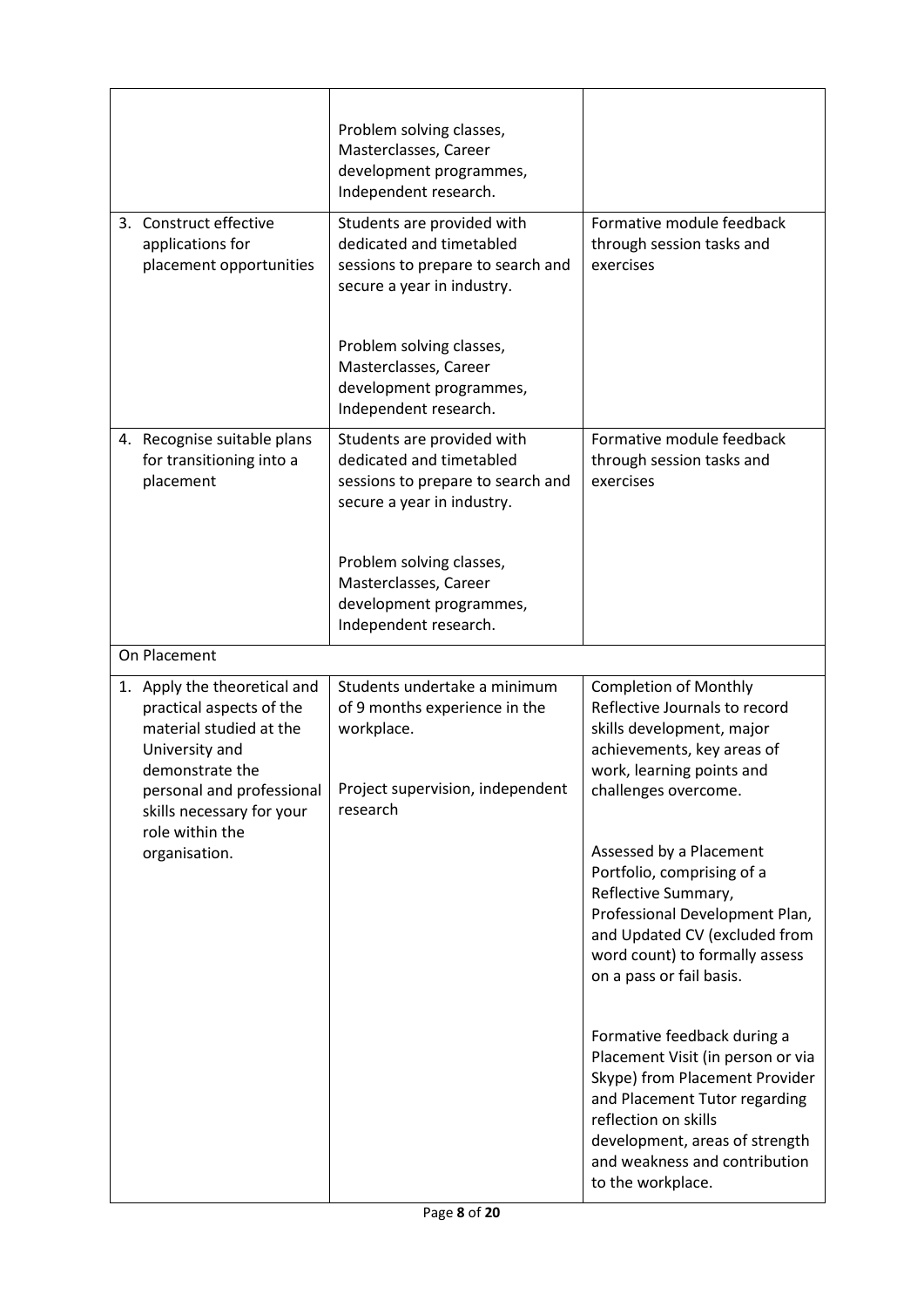| 2. | Compose a Professional<br>Development Plan<br>considering your<br>strengths, development<br>areas and motivations for<br>your next step                    | Students undertake a minimum<br>of 9 months experience in the<br>workplace.<br>Project supervision, independent<br>research | <b>Completion of Monthly</b><br>Reflective Journals to record<br>skills development, major<br>achievements, key areas of<br>work, learning points and<br>challenges overcome.                                                                       |
|----|------------------------------------------------------------------------------------------------------------------------------------------------------------|-----------------------------------------------------------------------------------------------------------------------------|-----------------------------------------------------------------------------------------------------------------------------------------------------------------------------------------------------------------------------------------------------|
|    |                                                                                                                                                            |                                                                                                                             | Assessed by a Placement<br>Portfolio, comprising of a<br>Reflective Summary,<br>Professional Development Plan,<br>and Updated CV (excluded from<br>word count) to formally assess<br>on a pass or fail basis.                                       |
|    |                                                                                                                                                            |                                                                                                                             | Formative feedback during a<br>Placement Visit (in person or via<br>Skype) from Placement Provider<br>and Placement Tutor regarding<br>reflection on skills<br>development, areas of strength<br>and weakness and contribution<br>to the workplace. |
|    | 3. Modify your CV to<br>include the skills and<br>experience you have<br>gained through your<br>significant experience<br>gained in the past 12<br>months. | Students undertake a minimum<br>of 9 months experience in the<br>workplace.<br>Project supervision, independent<br>research | <b>Completion of Monthly</b><br>Reflective Journals to record<br>skills development, major<br>achievements, key areas of<br>work, learning points and<br>challenges overcome.                                                                       |
|    |                                                                                                                                                            |                                                                                                                             | Assessed by a Placement<br>Portfolio, comprising of a<br>Reflective Summary,<br>Professional Development Plan,<br>and Updated CV (excluded from<br>word count) to formally assess<br>on a pass or fail basis.                                       |
|    |                                                                                                                                                            |                                                                                                                             | Formative feedback during a<br>Placement Visit (in person or via<br>Skype) from Placement Provider<br>and Placement Tutor regarding<br>reflection on skills<br>development, areas of strength                                                       |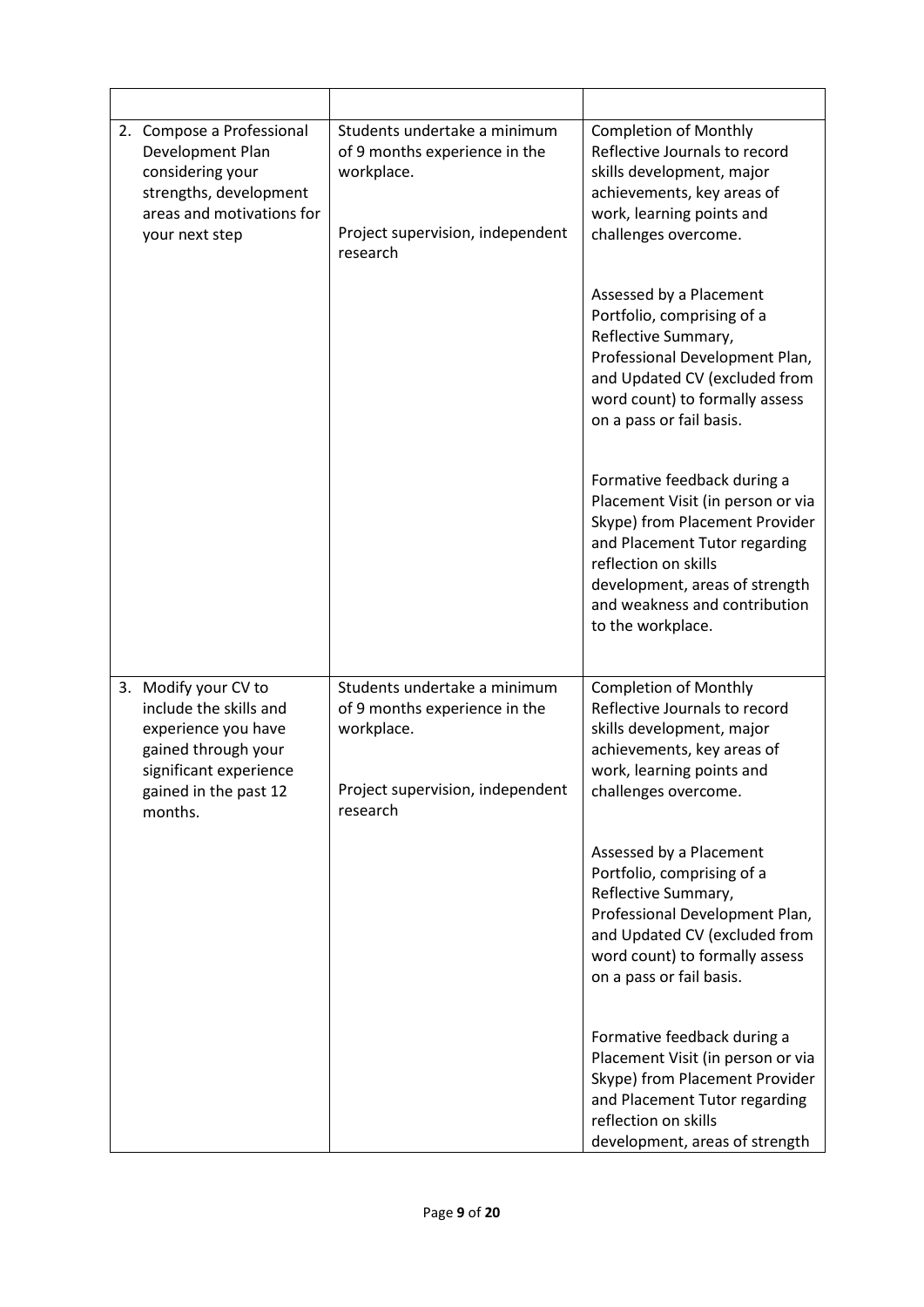|    |                                                                                                                                                                        |                                                                                                                            | and weakness and contribution<br>to the workplace.                                            |
|----|------------------------------------------------------------------------------------------------------------------------------------------------------------------------|----------------------------------------------------------------------------------------------------------------------------|-----------------------------------------------------------------------------------------------|
|    | <b>Year Abroad</b>                                                                                                                                                     |                                                                                                                            |                                                                                               |
|    | <b>Intended Learning Outcomes</b>                                                                                                                                      | <b>Teaching and Learning</b><br><b>Methods</b>                                                                             | <b>How Demonstrated?</b>                                                                      |
|    | On completion of the year abroad students can be expected to:                                                                                                          |                                                                                                                            |                                                                                               |
| 1. | Reflect on skills learned and<br>knowledge gained and explain<br>how these may contribute to<br>future academic development.                                           | <b>Global Success toolkit (including</b><br>written guidance and workshops<br>to be delivered in partnership<br>with CDS). | Updated Curriculum Vitae (not<br>formally assessed).                                          |
| 2. | Demonstrate improved<br>professional communication,<br>presentation and interpersonal<br>skills, networking skills and, if<br>relevant, skills in another<br>language. | Experience of living and studying<br>overseas.                                                                             | Seminar presentations and<br>contributions to tutorials during<br>final year of study at UoL. |
| 3. | Demonstrate a range of self-<br>management and life-long<br>learning skills including time<br>management, adaptability,<br>confidence, independence and<br>enterprise. | Experience of studying in an<br>overseas institution.                                                                      | Assessments undertaken<br>overseas.                                                           |

### **10. Progression points**

This programme follows the standard Scheme of Progression set out i[n Senate Regulations](http://www.le.ac.uk/senate-regulations) – see the version of Senate Regulation 5 governing undergraduate programmes relevant to the year of entry.

The following additional progression requirements for this programme have been approved:

• A key progression point is the requirement to pass the dissertation proposal for GY2435 before progression to GY3450 can be considered. An opportunity to resit is allowed in July; a further fail at this point will result in a resit without residence, with no immediate progression to Year 3. Further failure will trigger a withdrawal from the course.

In all other respects, progression follows Senate Regulation 5.

### **Progression onto a year in industry**

The progression criteria for a 'year in industry' programme is to meet the requirements needed to progress to the next level of study as outlined in the University's Senate Regulation 5 Where a degree programme has a requirement from a Professional or Statutory Body (PSRB) for academic attainment for students undertake a year in industry are exempt from the proposed new progression criteria and will continue to uphold existing progression criteria.

A Placement Student will revert back to the without Year in Industry variant of the programme if: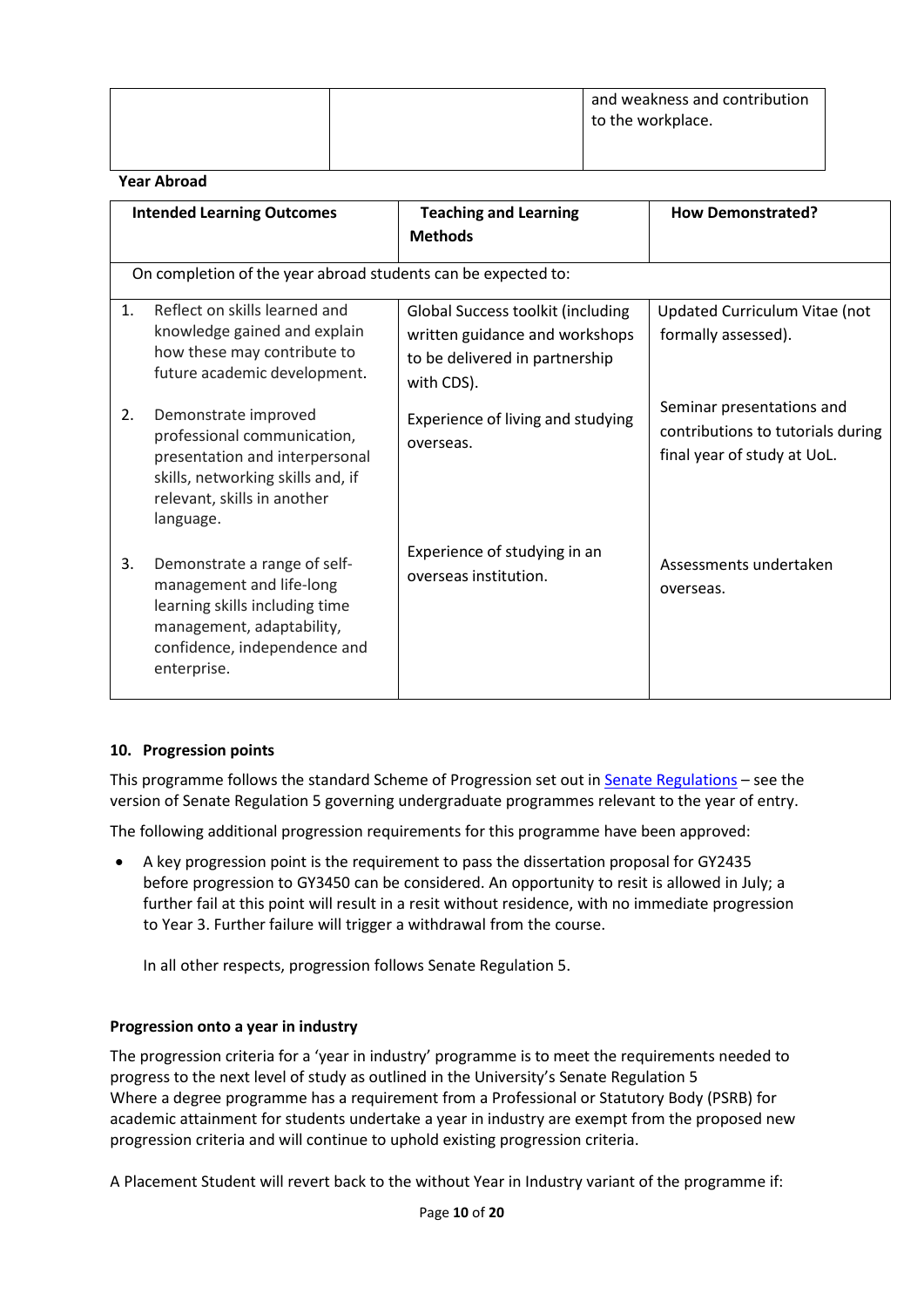- 1. They fail to secure a year in industry role;
- 2. They fail to pass the assessment related to the year in industry;
- 3. The year in industry ends early due to the behaviour of the Placement Student not being in accordance with the University's Regulations for Students, Student Responsibilities. The Placement Student will need to suspend for the remainder of the academic year. To prevent such an incident from happening, processes are in place to identify any possible issues or concerns early in the year in industry role. This includes a start check, regular communications, visits to the workplace (physical and/or virtual) and evaluation. Communication and contact between the Placement Student, Placement Provider and University provides support should issues arise.
- 4. They discontinue their Year in Industry. A student may return to their campus-based studies no later than the end of teaching week 2 at the start of the academic year should they decide to discontinue their Year in Industry they should complete a Course Transfer Form. If a Placement Student decides to discontinue their Year in Industry after this point they will need to suspend their studies for the remainder of the academic year.

Nine months is the minimum time required for a year in industry to be formally recognised. If the year in industry is terminated earlier than 9 months as a result of an event outside of the Placement Students control (for example redundancy, or company liquidation), the following process will be adopted:

- 1. If the Placement Student has completed  $1 6$  months, they will be supported to search for another placement to take them up to the 9 months required for the year in industry to be formally recognised. If the Placement Student does not find a placement to meet this criteria they will be required to suspend and transferred onto the without Year in Industry variant of the programme.
- 2. If the Placement Student has completed 7-8 months, they will be supported to search for another placement to take them up to the 9 months required for the year in industry to be formally recognised. If the Placement Student cannot source an additional placement to take them to 9 months, assessments related to the year in industry will be set for the student to make it possible for the individual learning objectives for the year in industry to be met. This will allow the Year in Industry to be recognised in the degree certificate.
- 3. A Placement Student will not be permitted to undertake a placement which runs across two academic years.

In cases where a student has failed to meet a requirement to progress he or she will be required to withdraw from the course

### **Progression onto a year abroad**

Students need to achieve a credit-weighted average of 55% in the second year of their degree programme, and be carrying no failed modules, in order to progress to the year abroad. Students with mitigating circumstances may request that their circumstances be taken into consideration. The final determination should be made by the relevantBoard of Examiners.

A Student will revert back to the without a year abroad variant of the programme if:

- 1. They pass less than 50% of the equivalent of 120 UoL credits.
- 2. They pass between 50 and 80% of the equivalent of 120 UoL credits and do not pass a resit.
- 3. The year abroad ends early due to the behaviour of the Student not being in accordance with the University's Regulations for Students. Student Responsibilities. The Student will need to suspend for the remainder of the academic year. To prevent such an incident from happening, processes are in place to identify any possible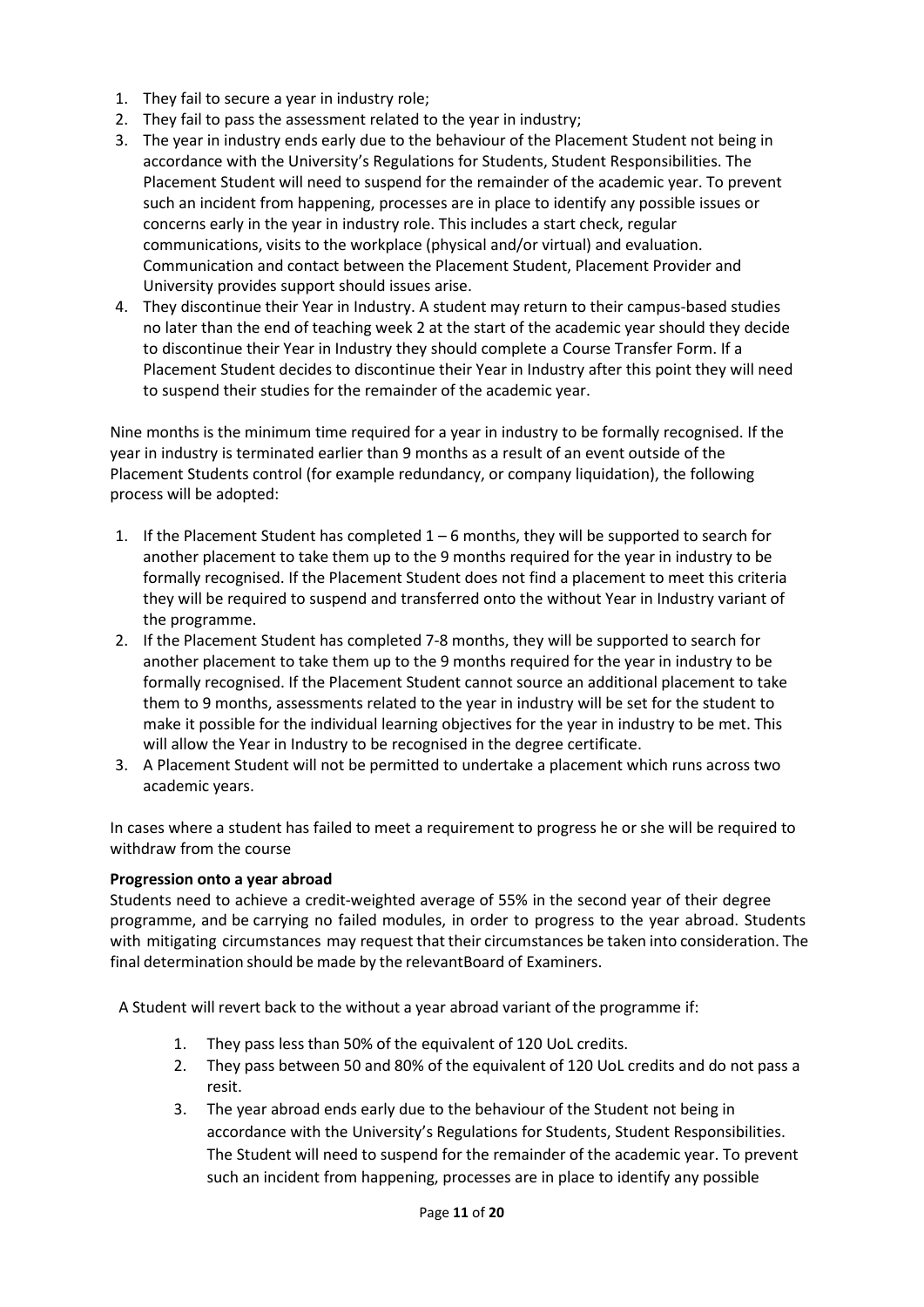issues or concerns during the risk assessment process, and via monitoringchecks during the year abroad. Communication and contact between the Student, the host university and UoL will ensure support is provided should issues arise.

4. The student discontinues their year abroad. A student may return to their campusbased studies no later than the end of teaching week 2 at the start of the academic year should they decide to discontinue their year abroad, and should complete a Course Transfer Form. If a student discontinues their year abroad after the end of teaching week 2 at Leicester and before the end of their first semester abroad, they will be required to suspend their studies for the remainder of the academic yearand transfer to the standard variant of their degree.

Where a student successfully completes the first semester of their year abroad, but discontinues their placement prior to completion of the full academic year for any reason, consideration may be given to the awarding of a 'witha semester abroad' degree programme, as set out below:

- If a Student completes the first semester of their year abroad and subsequently discontinues prior to the end of their second semester, they will be required to suspend their studies for the remainder of the academic year, but will be deemed to have met the requirements to transfer to a 'with a semesterabroad' variant of their degree programme if they have passed the equivalent of 48 UoL credits.
- If the student has passed between 30 and 48 UoL credits, they may undertake resit opportunitiesoffered by the host university where possible.
- If the student is not able to undertake resit assessments via their host university, fails resits, or passesfewer than the equivalent of 30 UoL credits, they will revert to the standard variant of their degree.

## **Course transfers**

Transfer onto the BSc Physical Geography or BSc Geology programme will be possible at the end of year 1: semester 1, and will also be considered on a case by case basis at the end of year 1: semester 2.

### **11. Criteria for award and classification**

This programme follows the standard scheme of undergraduate award and classification set out in [Senate Regulations](http://www.le.ac.uk/senate-regulations) – see the version of *Senate Regulation 5 governing undergraduate programmes* relevant to the year of entry.

### **12. Special features**

Residential Field Courses Group problem solving Student centered learning – small group tutorials Accessible and extensive, rock and fossil teaching collections

For Year in Industry Variant:

It is the student's responsibility to secure a year in industry role. Students should attend Placement Preparation modules, additional support workshops and 1-2-1 appointments with the Career Development Service. Employer led activities provide a platform for students to engage with organisations who are recruiting students for year in industry roles.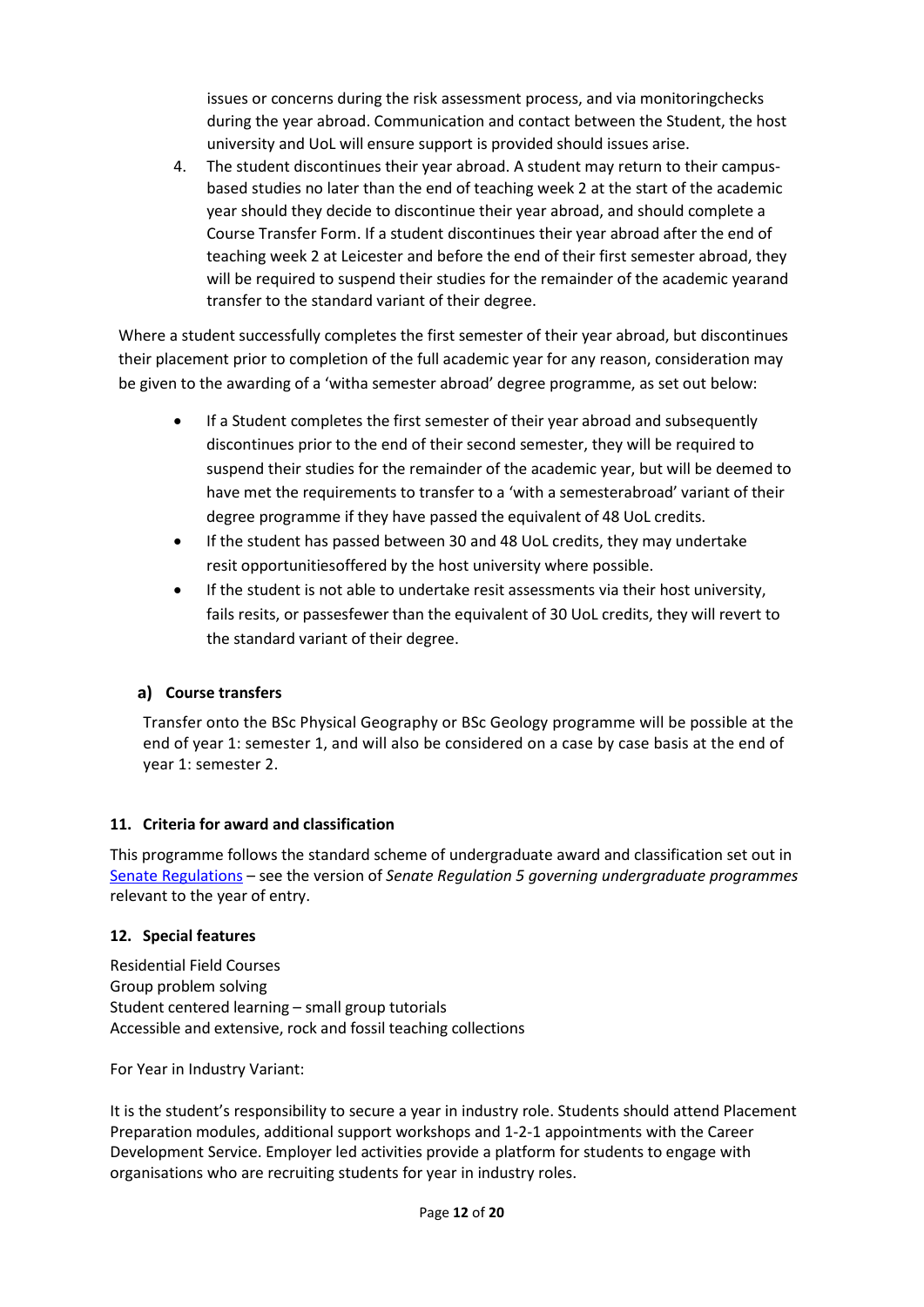When a Placement Student starts a year in industry, they will be required to complete health and safety documents and confirm they have completed a formal induction process no later than the 2nd week of placement. A Placement Student on the Year in Industry variant will also gain from being able to:

- 1. Apply the theoretical and practical aspects of the material studied at the University and demonstrate the personal and professional skills necessary for your role within the organisation.
- 2. Compose a Professional Development Plan considering your strengths, development areas and motivations for your next step
- 3. Modify your CV to include the skills and experience you have gained through your significant experience gained in the past 12 months

## **Year Abroad**

It is the student's responsibility to apply for a year abroad, and to comply in full with the preparation process, whichincludes

- Attendance at the 'What's next?' talk, delivered in February
- Attendance at pre-departure talks/events
- Compliance with the risk assessment process

Students will be offered additional pre-departure workshops on intercultural competence, and post-placementworkshops on employability.

## **13. Indications of programme quality**

External Examiner's reports have repeatedly praised the breadth of the education and the dedication of the staff in both Geography and Geology.

## **14. External Examiner(s) reports**

The details of the External Examiner(s) for this programme and the most recent External Examiners' reports for this programme can be found at [exampapers@Leicester](https://exampapers.le.ac.uk/) [log-in required]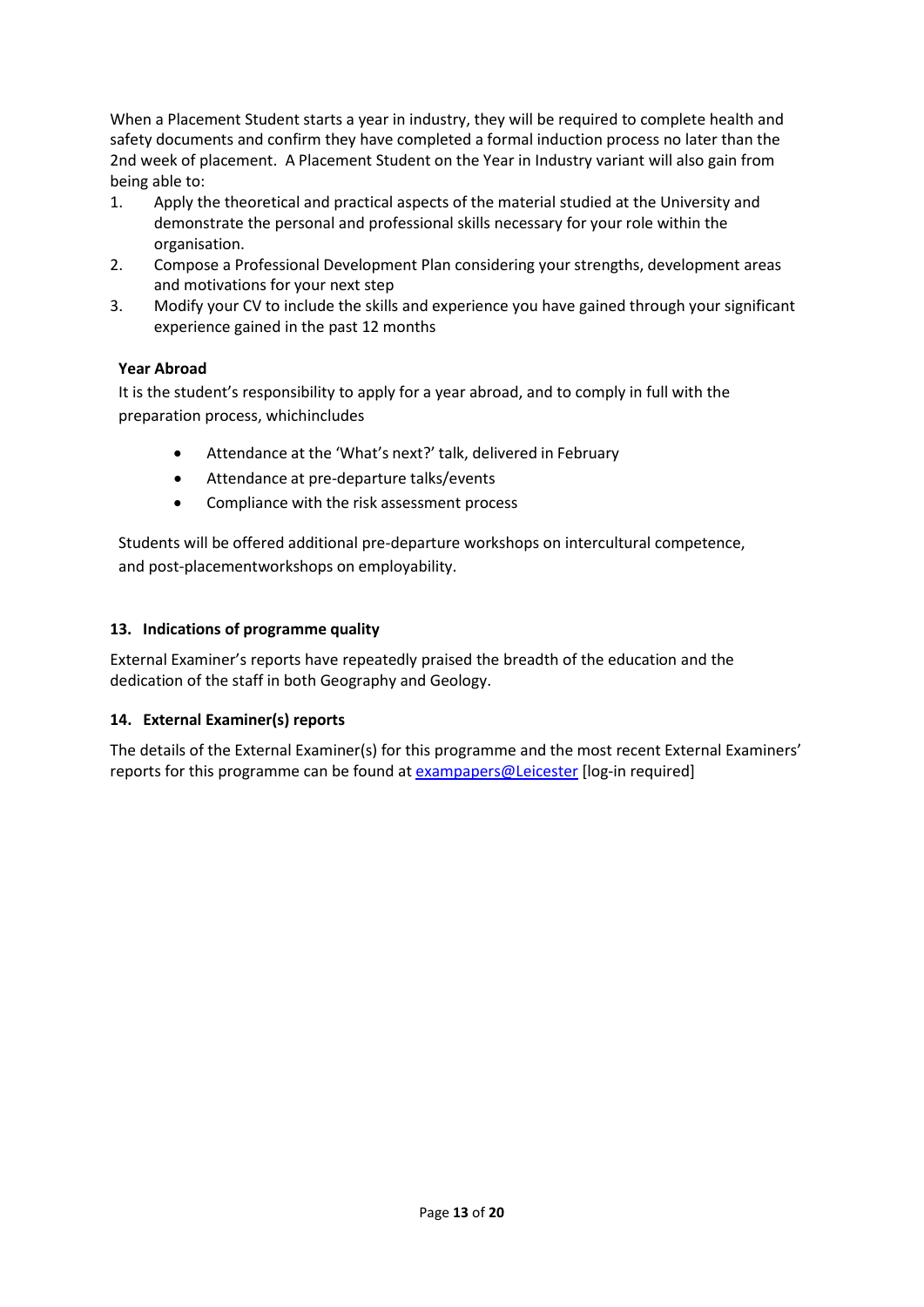

# **Programme Specification (Undergraduate) FOR ENTRY YEAR: 2022/23**

**Date created:** 25/02/21 **Last amended:** 02/03/2022 **Version no.** 1

## **Appendix 1: Programme structure (programme regulations)**

The University regularly reviews its programmes and modules to ensure that they reflect the current status of the discipline and offer the best learning experience to students. On occasion, it may be necessary to alter particular aspects of a course or module.

#### **Updates to the programme**

| <b>Academic year affected</b> | <b>Module Code(s)</b> | Update                                                       |
|-------------------------------|-----------------------|--------------------------------------------------------------|
| 2022/23                       | GY1422                | Module name changed to 'Skills for Professional Geographers' |
| 2022/23                       | GL2101                | Module title changed to 'Introduction to Geochemistry'       |
|                               |                       |                                                              |
|                               |                       |                                                              |
|                               |                       |                                                              |

# **BSc Physical Geography**

**Level 4/Year 1 2022/23**

Credit breakdown

| <b>Status</b> | Year long  | Semester 1 | Semester 2 |
|---------------|------------|------------|------------|
| Core          | 30 credits | 45 credits | 45 credits |
| Optional      | n/a        | n/a        | n/a        |

120 credits in total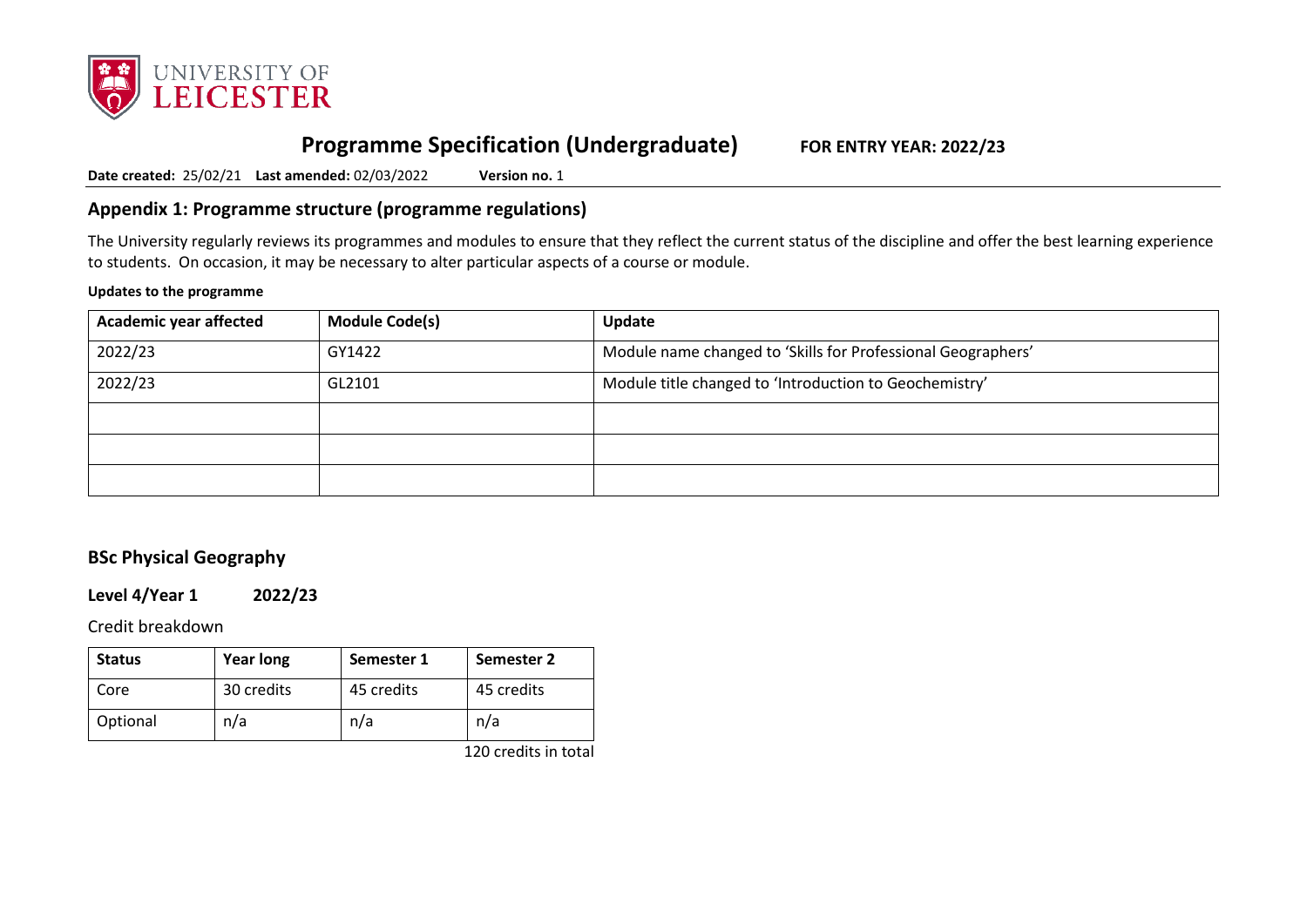# Core modules

| <b>Delivery period</b> | Code   | <b>Title</b>                            | <b>Credits</b> |
|------------------------|--------|-----------------------------------------|----------------|
| Year long              | GL1101 | THE ROCK CYCLE: OUR DYNAMIC EARTH       | 30             |
| Sem 1                  | GL1103 | PALEOBIOLOGY & THE STRATIGRAPHIC RECORD | 15             |
| Sem 1                  | GY1422 | SKILLS FOR PROFESSIONAL GEOGRAPHERS     | 15             |
| Sem 1                  | GY1423 | EXPLORING OUR DIGITAL PLANET            | 15             |
| Sem <sub>2</sub>       | GY1432 | THE CONTEMPORARY EARTH SYSTEM           | 15             |
| Sem <sub>2</sub>       | GL1105 | <b>GEOLOGICAL MAPS AND STRUCTURES</b>   | 15             |
| Sem <sub>2</sub>       | GL1106 | INTRODUCTORY FIELD COURSE               | 15             |

# **Level 5/Year 2 2023/24**

# Credit breakdown

| <b>Status</b> | <b>Year long</b> | Semester 1 | Semester 2           |
|---------------|------------------|------------|----------------------|
| Core          | n/a              | 60 credits | 45 credits           |
| Optional      | n/a              | n/a        | 15 credits           |
|               |                  |            | 120 credits in total |

# Core modules

| Delivery period  | Code   | <b>Title</b>                                          | <b>Credits</b> |
|------------------|--------|-------------------------------------------------------|----------------|
| Sem 1            | GY2420 | CLIMATE CHANGE: IMPACTS, VULNERABILITY AND ADAPTATION | 15             |
| Sem 1            | GY2433 | <b>CATCHMENT SYSTEMS</b>                              | -15            |
| Sem 1            | GL2103 | MAGMATIC AND METAMORPHIC PROCESSES                    | -15            |
| Sem 1            | GL2107 | MAJOR EVENTS IN THE HISTORY OF LIFE                   | -15            |
| Sem <sub>2</sub> | GY2435 | RESEARCH DESIGN (OVERSEAS FIELD COURSE)*              | 30             |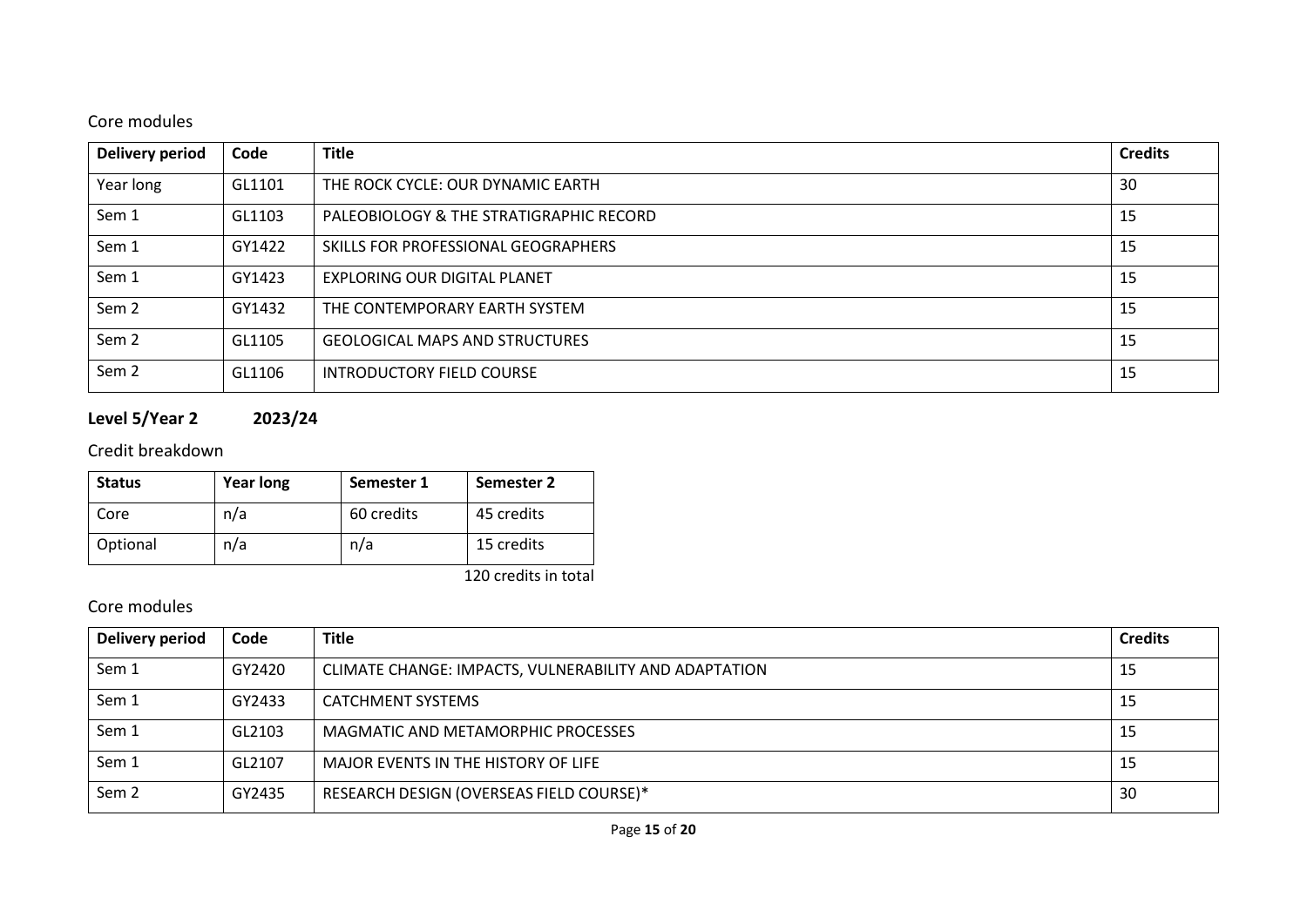| Delivery period | Code   | <b>Title</b>                                                          | <b>Credits</b> |
|-----------------|--------|-----------------------------------------------------------------------|----------------|
| Sem 2           | GL2101 | $\tau$<br>GEOCI<br><b>CHEMISTRY</b><br>TION<br>IN.<br>D7<br>DI.<br>rι | --             |

#### **Notes**

\*Qualifying mark of 40% in dissertation proposal is required for progression into year 3

### Option modules

| Delivery period  | Code   | <b>Title</b>                                   | <b>Credits</b> |
|------------------|--------|------------------------------------------------|----------------|
| Sem <sub>2</sub> | GL2105 | DEPOSITIONAL PROCESSES AND ENVIRONMENTS        | 15             |
| Sem <sub>2</sub> | GY2421 | <b>GEOGRAPHICAL INFORMATION SCIENCE</b>        | 15             |
| Sem <sub>2</sub> | GY2436 | AN INTRODUCTION OF PAST GLOBAL CLIMATE CHANGES | 15             |

### **Notes**

This is an indicative list of option modules and not definitive of what will be available. Option module choice is also subject to availability, timetabling, student number restrictions and, where appropriate, students having taken appropriate pre-requisite modules.

## **Level 6/Year 3 2024/25**

## Credit breakdown

| <b>Status</b> | <b>Year long</b> | Semester 1 | Semester 2 |
|---------------|------------------|------------|------------|
| Core          | n/a              | 30 credits | n/a        |
| Optional      | n/a              | 30 credits | 60 credits |

120 credits in total

## Core modules

| Delivery period | Code   | <b>Title</b>                       | <b>Credits</b> |
|-----------------|--------|------------------------------------|----------------|
| Sem 1           | GY3450 | <b>DISSERTATION (JOINT DEGREE)</b> | 30             |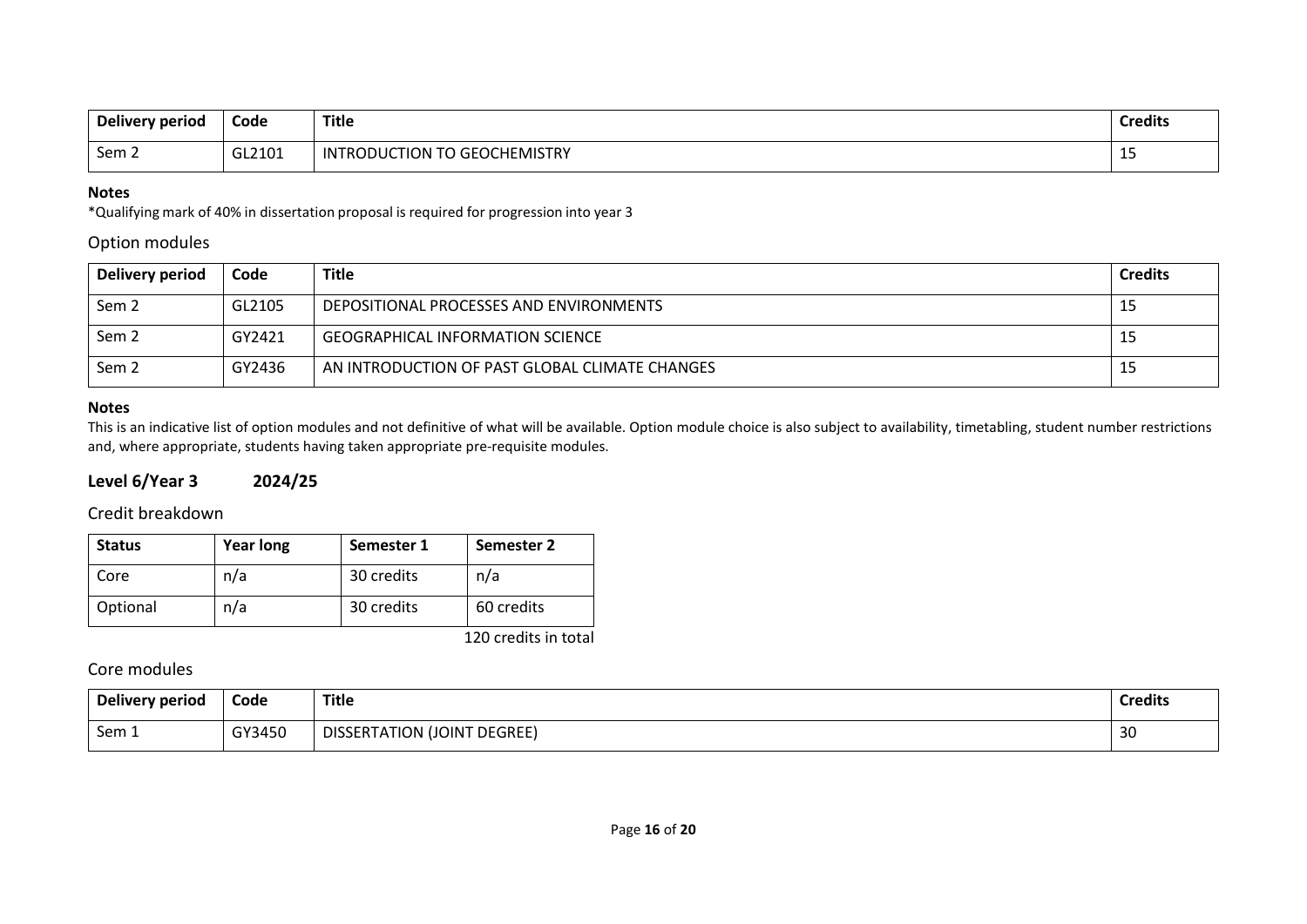### Option modules

| <b>Delivery period</b> | Code   | <b>Title</b>                                                  | <b>Credits</b> |
|------------------------|--------|---------------------------------------------------------------|----------------|
| Sem 1                  | GL3102 | ENVIRONMENTAL GEOSCIENCE                                      | 15             |
| Sem 1                  | GL3118 | CRUSTAL DYNAMICS                                              | 15             |
| Sem 1                  | GY3433 | UNDERSTANDING ECOSYSTEMS AND ENVIRONMENTS OF THE DISTANT PAST | 15             |
| Sem 1                  | GY3435 | WATER QUALITY PROCESSES AND MANAGEMENT                        | 15             |
| Sem 2                  | GL3105 | <b>EARTH SCIENCE IN EDUCATION</b>                             | 15             |
| Sem <sub>2</sub>       | GL3106 | <b>PLANETARY SCIENCE</b>                                      | 15             |
| Sem 2                  | GL3108 | <b>GEOLOGICAL APPLICATION OF MICROFOSSILS</b>                 | 15             |
| Sem 2                  | GY3426 | RESEARCH COMMUNICATION                                        | 15             |
| Sem <sub>2</sub>       | GY3434 | STABLE ISOTOPES IN THE ENVIRONMENT                            | 15             |
| Sem 2                  | GY3436 | AFRICAN DRYLANDS                                              | 15             |
| Sem 2                  | GY3438 | <b>RIVER DYNAMICS</b>                                         | 15             |

### **Notes**

This is an indicative list of option modules and not definitive of what will be available. Option module choice is also subject to availability, timetabling, student number restrictions and, where appropriate, students having taken appropriate pre-requisite modules.

### **BSc PHYSICAL GEOGRAPHY WITH A YEAR ABROAD**

Approved institutions for Geography include those listed at http://www2.le.ac.uk/offices/international/overseas-exchange/outgoing/where-can-I-go/exchanges-by-academicsubject/geography.

### **FIRST SECOND AND FINAL YEAR MODULES**

Regulations for the first and second year are the same as for the B.Sc. Physical Geography and Geology. Regulations for the fourth year of the course are the same as for the third year of the B.Sc. Physical Geography and Geology.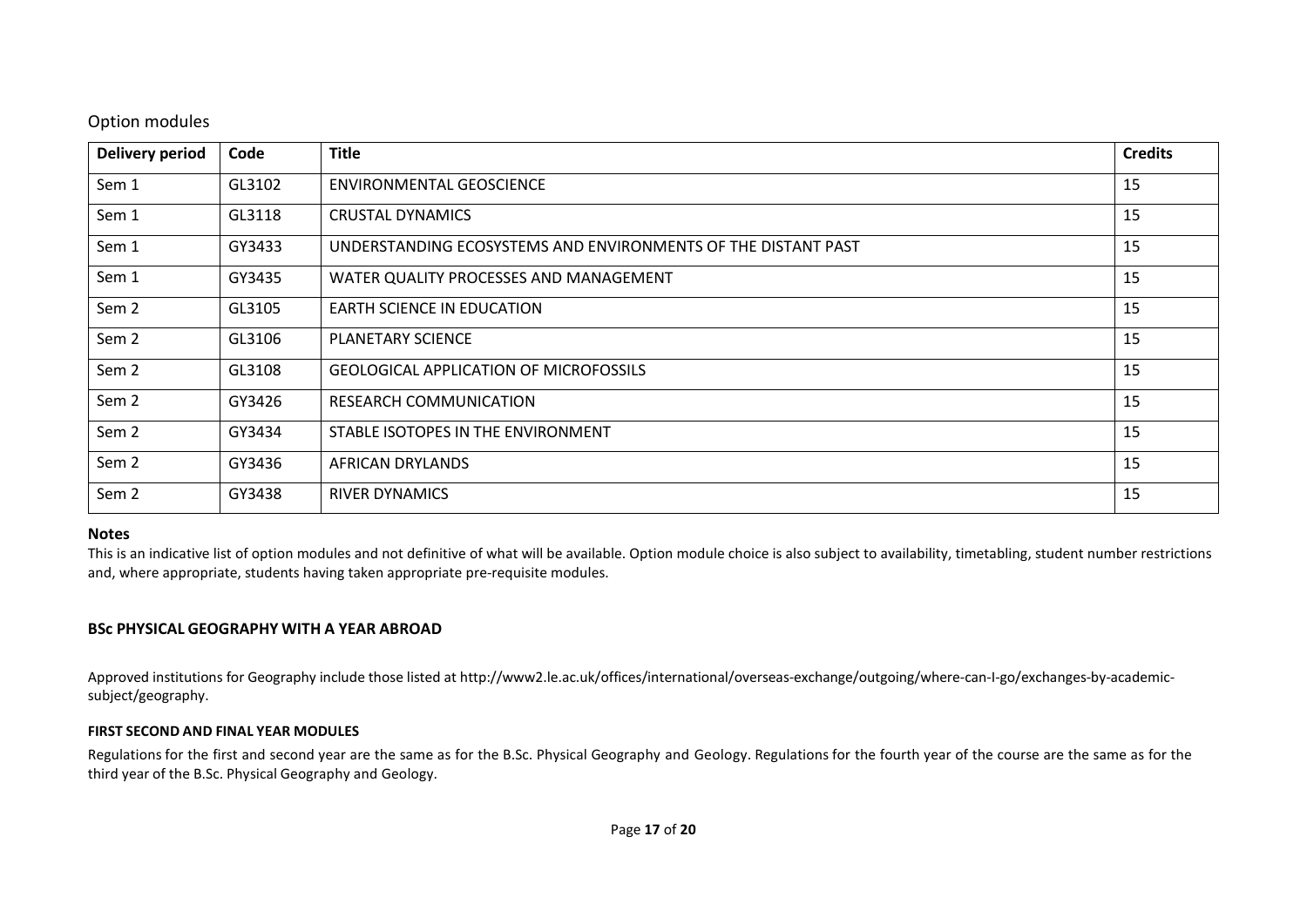#### **THIRD YEAR MODULES**

The third year will be spent abroad in the USA, Canada, Finland, Spain, Germany and the Netherlands taking approved courses in one of the institutions associated with the Department of Geography. Level 3 modules from the Geography and Environmental Sciences Departments of the host Institution, plus introductory language modules, to the same overall credit value per year as Leicester. A small proportion of modules in other subjects may be taken by prior agreement of the International Officer in the Department of Geography, University of Leicester. Students will be required to reach a prescribed level of attainment in the work done abroad (a pass in Leicester terms according to the mark translation). Any student failing the year abroad component will revert back to the standard Leicester variant of their degree.

### **BSc PHYSICAL GEOGRAPHY WITH A YEAR IN INDUSTRY**

### **FIRST YEAR MODULES**

As for the first year of degree programme

#### **SECOND YEAR MODULES**

### **Level 5/Year 2 2023/24**

### Credit breakdown

| <b>Status</b> | <b>Year long</b> | Semester 1 | Semester 2 |
|---------------|------------------|------------|------------|
| Core          | n/a              | 60 credits | 45 credits |
| Optional      | n/a              | n/a        | 15 credits |

120 credits in total

### Core modules

| Delivery period | Code   | Title                                                 | <b>Credits</b> |
|-----------------|--------|-------------------------------------------------------|----------------|
| Sem 1           | GY2420 | CLIMATE CHANGE: IMPACTS, VULNERABILITY AND ADAPTATION | 15             |
| Sem 1           | GY2433 | <b>CATCHMENT SYSTEMS</b>                              | 15             |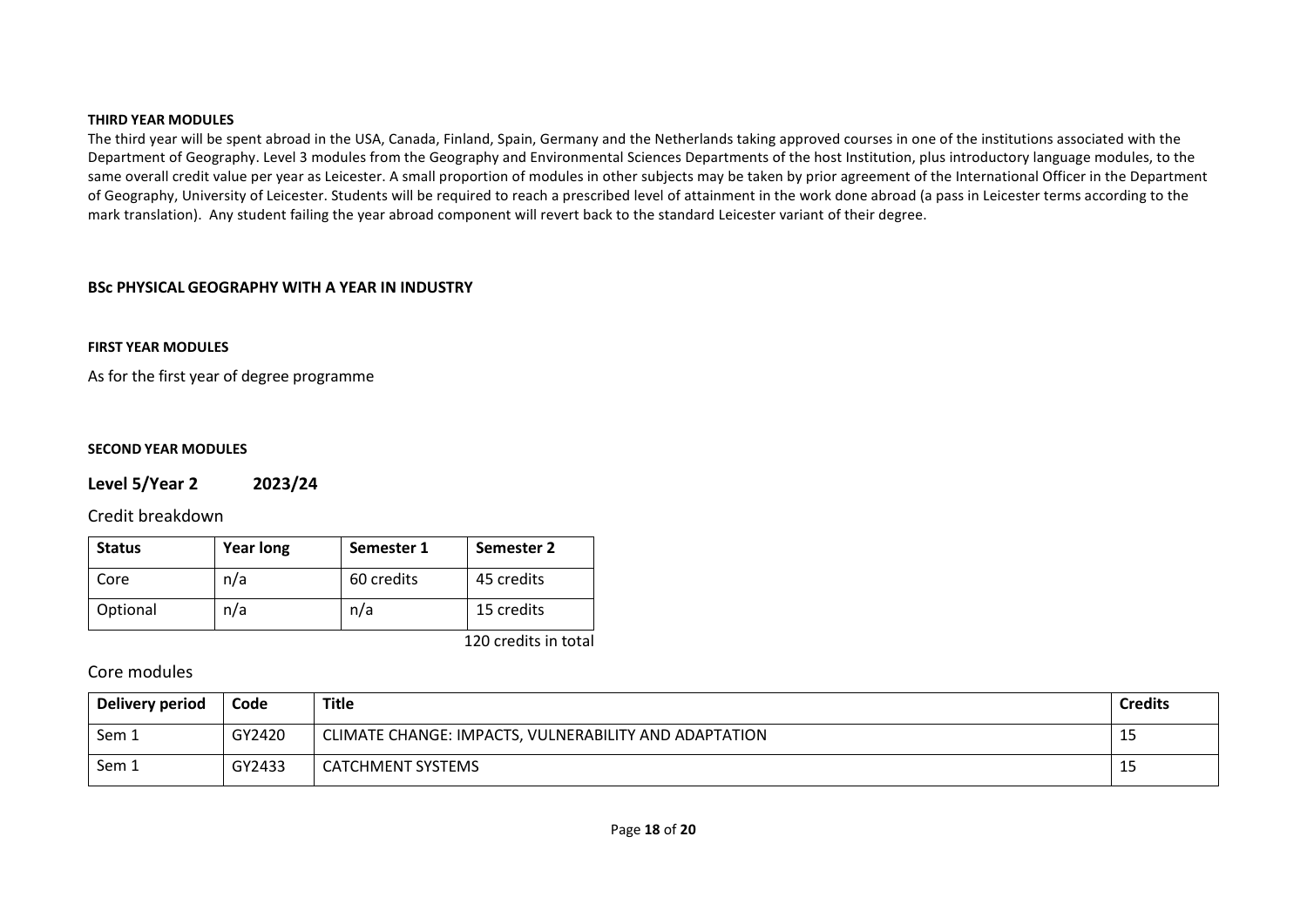| Delivery period  | Code    | <b>Title</b>                             | <b>Credits</b> |
|------------------|---------|------------------------------------------|----------------|
| Sem 1            | GL2103  | MAGMATIC AND METAMORPHIC PROCESSES       | 15             |
| Sem 1            | GL2107  | MAJOR EVENTS IN THE HISTORY OF LIFE      | 15             |
| Sem 1            | ADGY221 | PLACEMENT PREPARATION 1                  |                |
| Sem <sub>2</sub> | GY2435  | RESEARCH DESIGN (OVERSEAS FIELD COURSE)* | 30             |
| Sem <sub>2</sub> | GL2101  | INTRODUCTION TO GEOCHEMISTRY             | 15             |
| Sem <sub>2</sub> | ADGY222 | PLACEMENT PREPARATION 2                  |                |

\*Qualifying mark of 40% in dissertation proposal is required for progression into year 3

## Option modules

| Delivery period  | Code   | Title                                          | <b>Credits</b> |
|------------------|--------|------------------------------------------------|----------------|
| Sem <sub>2</sub> | GL2105 | DEPOSITIONAL PROCESSES AND ENVIRONMENTS        | ᆠ              |
| Sem <sub>2</sub> | GY2421 | <b>GEOGRAPHICAL INFORMATION SCIENCE</b>        | ᅩ              |
| Sem 2            | GY2436 | AN INTRODUCTION OF PAST GLOBAL CLIMATE CHANGES | ᅩ              |

### **THIRD YEAR**

| Year Long | ADGY223 | -<br>Or.<br>Placement | J |
|-----------|---------|-----------------------|---|

### **FINAL YEAR MODULES**

As the third year of degree programme.